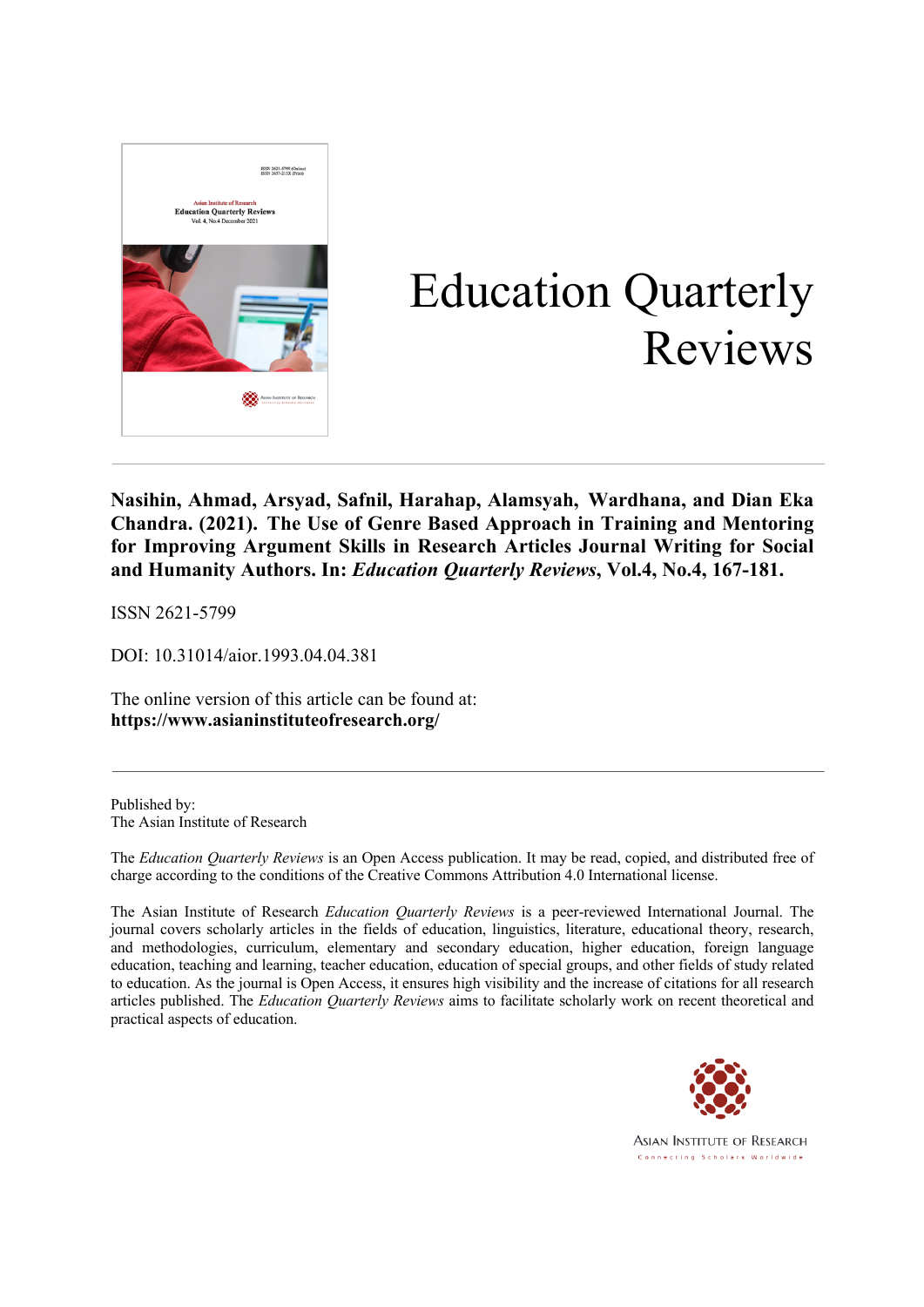

# The Use of Genre Based Approach in Training and Mentoring for Improving Argument Skills in Research Articles Journal Writing for Social and Humanity Authors

Ahmad Nasihin<sup>1</sup>, Safnil Arsyad<sup>2</sup>, Alamsyah Harahap<sup>3</sup>, Dian Eka Chandra Wardhana<sup>4</sup>

<sup>1</sup> University of Bengkulu, Indonesia

Correspondence: Ahmad Nasihin. Email: ahmad\_nasihin21@yahoo.com

# **Abstract**

Argumentation in writing research articles is very crucial for showing the position of authors in a certain science field, but the social and humanity authors are still lower in skill for argumentation. This research investigated the using and impact of the Genre Based Approach (GBA) in training and mentoring of Research Article writing in improving the skill of argumentation in writing RA. The aim of this study is to describe the activity of learning and teaching by using GBA in training and mentoring of writing RA for social and humanity authors and the impact of this training and mentoring on the skill of argumentation in RAs writing. The material and steps of learning and teaching activity are adapted and modified from Widodo (2006) who stated that the rule of GBA is to prepare, focus, task, evaluate and elaborate. Moreover, Ferris & Hedgcock (2005) also explained that GBA is started from joint construction and independent construction stages when students start to write. The instruments of this research were direct observation and RAs draft analysis. Direct observing is also conducted to record every side of GBA design for teaching writing articles. To find the effect of GBA in training and mentoring to improve argumentative skills, the content analysis to the draft of RAs is conducted. The Result shows that the first the activity of training and mentoring writing RAs by using GBA to improve argumentation skills can be described from prepare, focus, task, evaluate and elaborate. The second finding shows that the participants have competence in writing argumentative for each section of RAS. Thus, it can be concluded that GBA in training and mentoring to write RAs is effective to improve argumentative skills in writing class especially writing RAs class.

**Keywords:** Genre Based Approach (GBA) Design, Argumentative Writing Skill, Research Article

# **1. Introduction**

According to Arsyad (2018) writing is an effective way to educate the community massively to improve the standard of living into a better life. Firdaus (2018) also said that by writing scientific articles and disseminating them to citizens, a nation will achieve rapid and equitable progress. It is understood that by accessing the latest and greatest research results, people will be provoked to study, try, believe, use and make it a new better habit.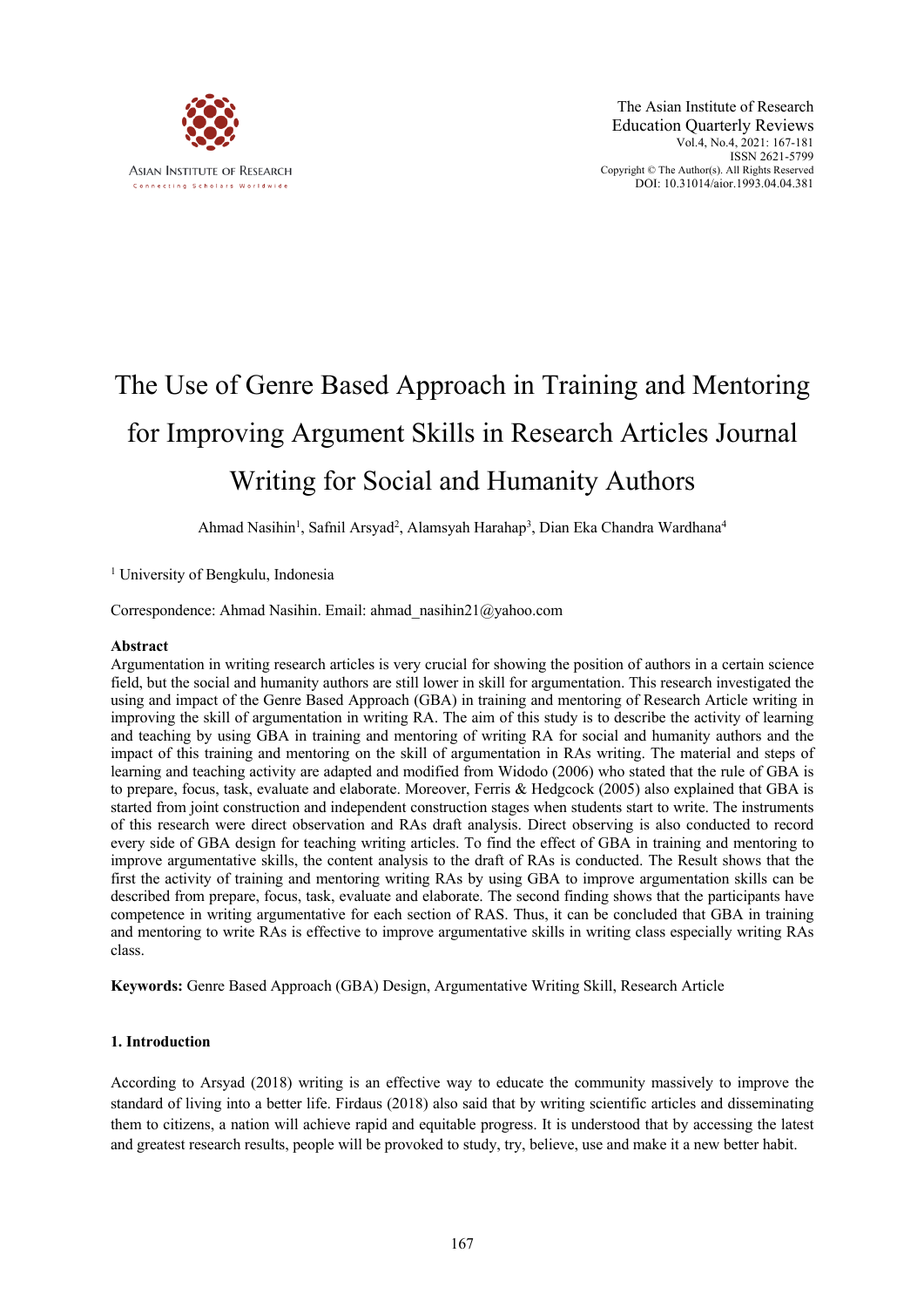Although the competence of writing is crucial in the development of science and technology and must be the thing that has been mastered by lecturers, but the fact is that the competence of writing is still low in Indonesian academics with indicators of the low number of publications of research journal articles from Indonesia. The knowledge, skills, motivation and mindset are factors in the low quantity and quality of scientific publications of Indonesian academics. The development of technology requires a variety of scientific discoveries needed by the people's lives must be shared to various parts of the world both orally, especially with published scientific writing. Steven R. Covey (BPSDM-Kemendikbud, 2012) mentioned that scientific publication activities are one form of effort to renew the mental. Arsyad (2018) said that scientific publications are important for the development and dissemination of science that is awaited and needed by the community.

The data also showed that Indonesian academic publications are mostly in the fields of design, technology, health and medicine such as: Engineering (15.14%), Medicine (10.64%), Computer Science (10.2%), Agriculture and Biological Sciences (9.57%), Physics and Astronomy (5.39%), while publications in the field of Social Sciences only (4.74%) arts and humanities only (0.91%) (Kemenristekdikti, 2016:18). This data shows that very few Indonesian academics in the field of social sciences and humanities have successfully published in reputable international journals. Conditions in Bengkulu Province such as at the University of Bengkulu are not much different; in the last three years (2014, 2015 and 2016) from 740 lecturers from the University of Bengkulu there were only 51 publications of lecturers in reputable international journals, mostly produced by lecturers in the field of Design and Technology (Form AIPT Universitas Bengkulu, 2016).

Data that shows low quantity and also shows the personal quality of lecturers in the field of social and humanities (Arts and Humanities) which only shows a figure of 0.91%, becomes a motivation to research more about problems or obstacles experienced, especially lecturers in the field of science. Some previous research such as that conducted by Arsyad (2019) which gave a questionnaire to lecturers of social sciences and humanities about the perception against writing Research Journal Articles to be published in international journals or reputable journals that found that the problems found are the problem of knowledge and skills. The lack of knowledge and skills makes AJP writers from the social sciences and humanities unable to compete.

From this, it can be known that the issue of competence owned by lecturers of social sciences and humanities in writing AJP in accordance with standard AJP is one of the problems that encourage low publication. Arsyad (2018) also found that the low competence of English-speaking groups of lecturers of social sciences and humanities became a factor inhibiting the group's lecturers from accessing international journals both journal information and as a reference in writing AJP. These factors are what the solution wants to find so that the consolidation of low complement of lecturers in the field of social sciences and humanities can be minimized and in the end there is an increase in active participation of authors of social sciences and humanities in writing AJP published in reputable journals.

According to Arsyad (2018), one cause of poor quality of the academics Indonesia does not yet understand the style of rhetoric and subsection standard every part of the journal articles research in English as described by (swales, 1990 and 2004) and differences and similarities style rhetoric scientific article in Indonesian language and English. Some research that found the problems lack of understanding the author of the journal articles research from Indonesia as discovered by Safnil (2001), Mirahayuni (2002), Adnan (2009), Arsyad and Wardhana (2014), Arsyad and Arono (2015) and Arsyad and Arono (2016). From this problem can be described that this conclusion needs an approach to training and coaching in writing RA which is effective and efficient to increase knowledge and skill in writing argumentative.

As an offer of a solution to change perceptions negative about writing RA, increase the motivation, competence, and skill in writing RA knowledge was too simple training and worked effectively and efficiently. This must be considered, activities time and the saturation lecturers participants a class training writing. One approach learning writing ( writing ) offered and updated is learning based genre (genre based approach) cut down with GBA. GBA approach was chosen because the work calls learners to focus on what will be written and who will read his writings. This method is suitable for training RA writing. As according to Hyland (2000), the use of a genre-based approach in the learning of scientific writing is the most suitable approach because writing and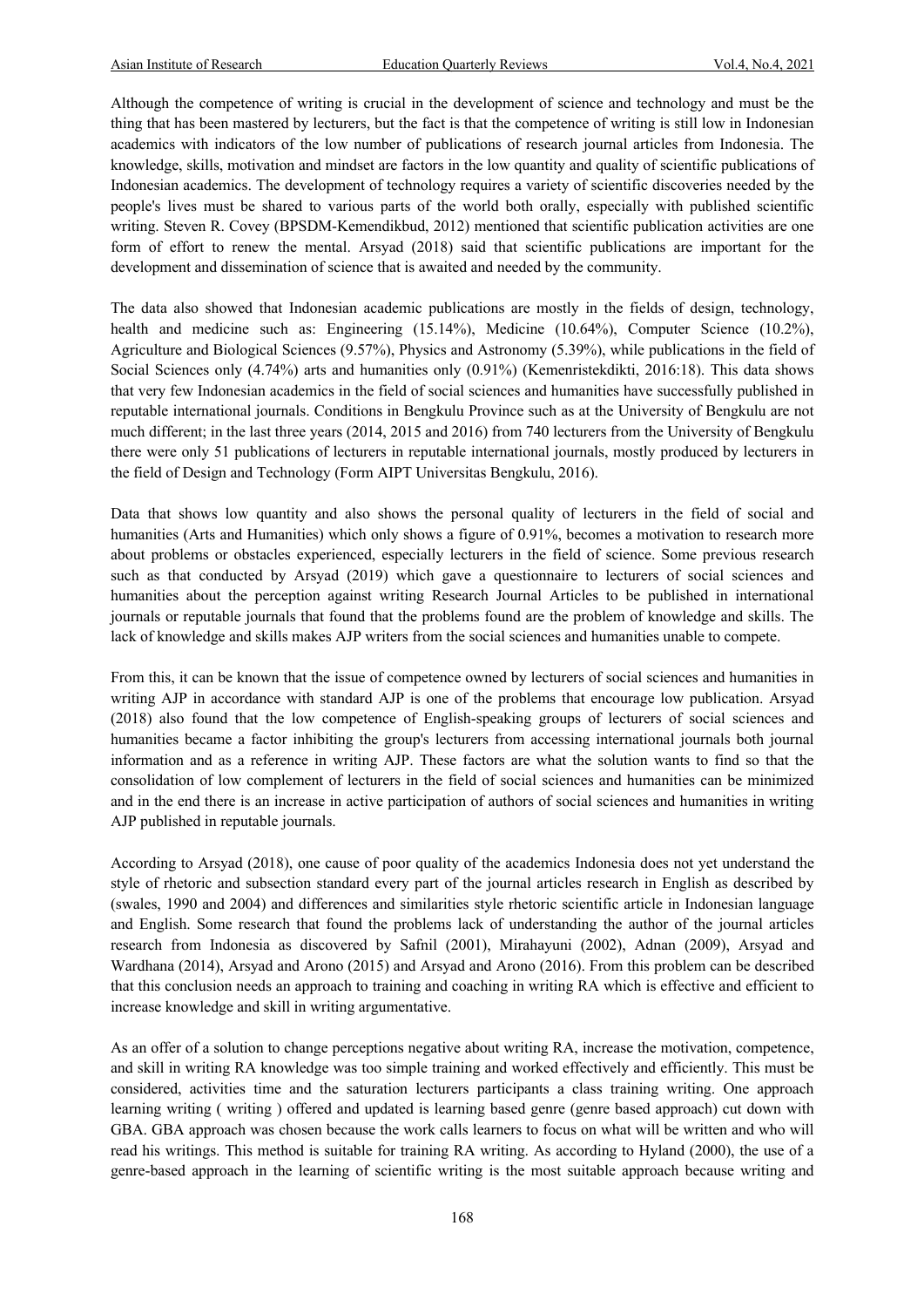teaching writing is social communication activities as people do in real life and genre-based writing learning theory does this. L Trong (2011) said %u2018most of the students gained the control over the key features of the required recount genre in terms of social purposes, language features and schematic structure. The necessity and usefulness of the application of the teaching-learning cycle into learning the recount genre were predominantly recognized among students.

Various researches on the application of Genre Based Approach have been conducted in writing classes as research by Rashidi & Mazdayazna (2016); Atai & Shoja (2011); Dirgeyasa (2016); and Elashri (2013), but research on the application of GBA to lecturers in writing Research Journal Articles for international publications have never been conducted.

From the background above, it can be stated that it is important to be researched on the use of training and mentoring approaches to write research journal articles using the Genre Based Approach abbreviated as GBA in an effort to increase motivation, improve the skill of argumentative in writing RAs. Furthermore, the problem formulation can be prepared: 1) How is the implementation of GBA in mentoring write AJP to improve the argumentative skills of writers in the field of social sciences and humanities; 2. How is the quality of argumentation of author in writing the abstract of RAs after getting training and mentoring by using genre-based approach based as recommended by Yang (2016 )? 3. How is the quality of argumentation of author in writing introduction of RAs after getting training and mentoring by using genre-based approach based as recommended by Yang (2016 ) 4. How is the quality of argumentation of author in writing result and discussion of RAs after getting training and mentoring by using a genre-based approach based as recommended by Yang (2016 )

# **2. Literature Review**

#### *2.1. GBA in training and mentoring RA writing*

Training and coaching wrote the study by the journal articles based approach considering the importance of science writing and publicity for the development of science, then need to design / design learning wrote (writing) discourse that can effectively increase the motivation, knowledge and skill in writing academics in the field of social and the humanities. One of the approaches recommended can work effectively is the approach based (GBA). GBA in writing scientific work is ever more popular because this approach proved to be the most efficient in particular international to train students to learn in a country users English (Dudley-Evans, 1997). According to Widodo (2006), a genre based approach is defined as: teaching learners how to make use of language patterns to achieve a coherent and purposefully composition ( p: 173 ). Widodo ( 2006 ) explained that the genre of the theory-based approach developed systemic functional grammar in which a language and functions. be correlated So, according to Widodo, in this approach is a professor or instructors have to explain and show a student or trainee three important aspect of a text, scientific namely: purpose organization and the reader and after that train them wrote the text very well based on the purpose of, organization and certain readers.

In learning based genre of learning and there is five-step; preparation, concerned with the purpose of learning, focus exercise assignment task, evaluation and elaboration. Some advantages of using an approach based particularly in the context of the learning of languages the genre of foreign such as: 1) this approach is focused on the process of writing in which students are aware of what makes a writing is good and how to achieve it in terms of the content and organization; 2) approach encourages faculty and students practice of composing type particular text together between faculty and students and teachers could transfer knowledge and experience writing them; and directly to students; 3) by adopting this students trained to consider three important aspects of a writing ( purpose, the rhetoric and readers ) in writing a kind of scientific text (Widodo, 2006). Thus, academics in the field of social and the humanities are driven to think about why they should write the text certain, how organization text that is Ideal to a kind of the text and who will read the text.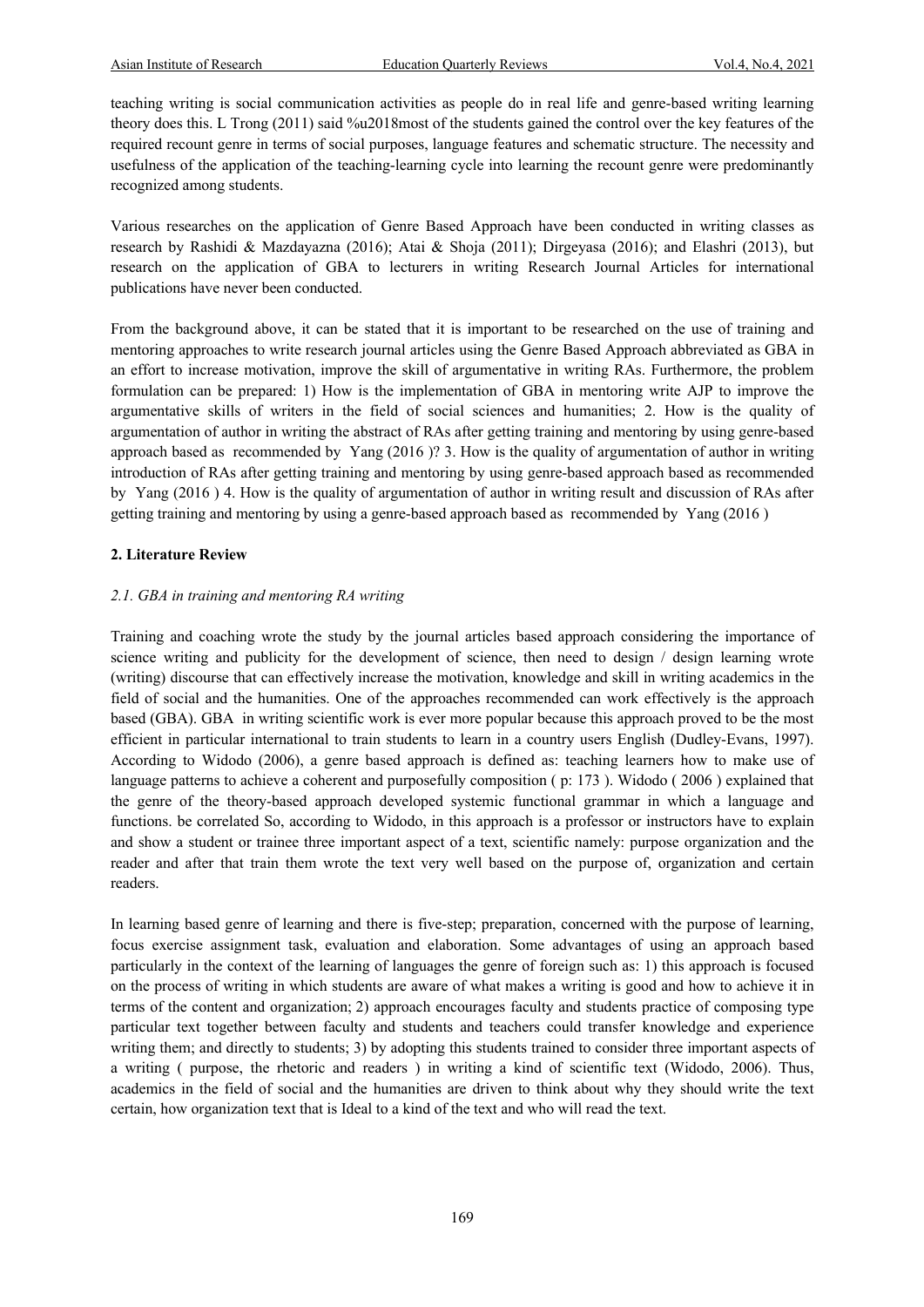2.2. Writing on the international journal reputable Skill based on competence in writing RA for international *journal*

In research and publication of reputable international journal, Jeong in Han (2008) stressed on some aspects of skills such as; 1) Originality and novelty to the research and publication written; 2. fit and strong planning and design research; and 3. making publication as a tool of storytelling for the best quality of knowledge.

This shows that skill which has been had as author for research article (RA) for reputable journal include reading skill for knowledge and its scoop to find the novelty which is guaranteed improvement of knowledge and community better life quality.

Secondly, having the skill to arrange design that can make belief from others authors or researchers about validity, reliability dan accountability of research. thirdly, having the skill to present research findings which can make sure from content, rhetorical and argument of presented RA.

In this research, the focus of skill to be improved: the first, knowledge of writing RA based on international journal standard and strategy to write argumentative RA in each part of RA such as argument in abstract, argument is introduction, argument in method and argument in result and discussion RA section.

Some previous research related to the study such as Arsyad (2001), Adnan (2009), Arsyad (2013.a), Arsyad (2013.b), Arsyad & Wardhana (2014) and Arsyad & Arono (2016). The objective of the researches is to find out how the rhetorical style, citation style and linguistic features are used by Indonesian authors in writing RA in other knowledge disciplines compared with other texts in the same kind of text. Then, to find out about the similarity and deferences of RA rhetorical style in Indonesian and English.

Based on his research, Arsyad (2001) suggested a more suitable rhetorical model of writing RA for accommodate communicative unit in Indonesian RA introduction in social and humanity which is a revision from rhetorical model in introduction section of RA in English by Swalles (1990) called by CARS (creating a research space). It is different with CARS, PJP model has four moves and each move has more steps compared with the move and step in CARS model. According to Arsyad (2003), PJP can accommodate more various communicative units in RA introduction section than CARS model from Swalles (1990).

Adnan (2009) had analysed the rhetorical structure of RA introduction in education knowledge discipline which is written by Indonesian authors by using CARS model from Swalles as a parameter. He found that from 20 RA introductions by Indonesia language in his research corpus, no one of them was suitable with rhetorical style in RA introduction in English as Swalles (1990) found.

The main difference according to Adnan is in move 1 (establishing a territory) where the majority of authors in Indonesia RA discuss the main point and its usefulness of their research by focusing on practical problems which occurred to common people or government not relevant discourse community. Besides of that, no one of the authors of RA from Indonesia related their research based niche from relevant previous research finding as in the move 2 models or in establishing a niche section (Swales. 1990). Adnan suggests an ideal problem solution (IPS) which is modification from CARS model for getting introduction rhetorical in Indonesian moreover in education knowledge discipline.

Moreover, research finding from Arsyad & Wardhana (2014) and Arsyad & Arono (2015) focus more on rhetorical analysis type and linguistics future in the introduction section of Indonesian RA in the social and humanity field. Their researches show that there are differences between Indonesian and English rhetorical in the introduction section. Arsyad & Arono concluded that the differences between Indonesian and English authors in the introduction section of RA such as: 1) Indonesian author of RA considers that preparing readers to read the RA is very important; 2) Indonesian author of RA considers to support the important topic or title of the research by personal reason and based on previous researches; 3) Indonesian author of RA tends to support their research by subjective and personal reasons. From the research, it can be described that Indonesian authors need to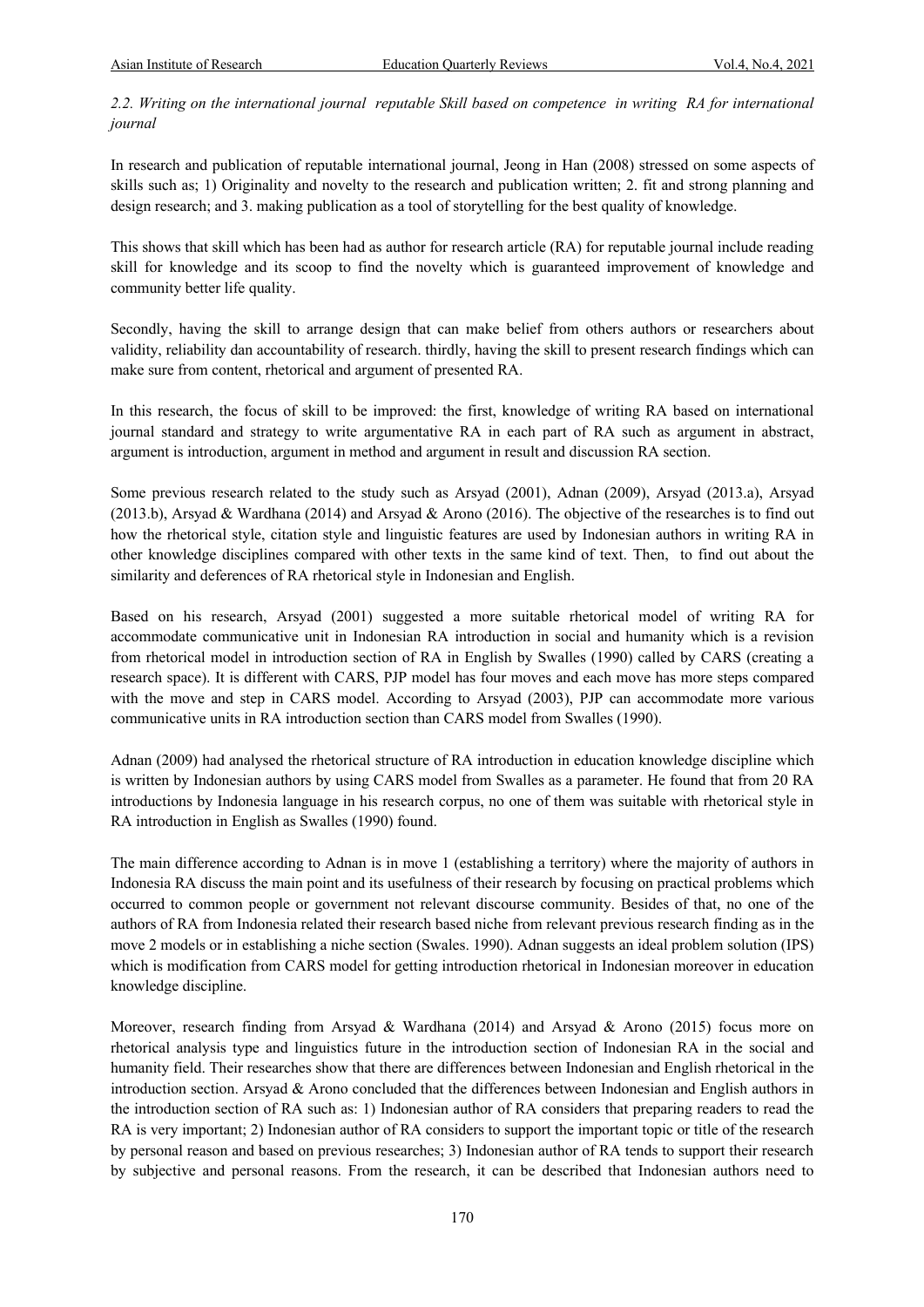change mindset and style in writing RA in international standard. By this condition, their RAs can publish in international journals.

# *2.3. Argumentation quality in writing Research Articles (RAs)*

The first, in presenting argumentative writing on abstract in RA, the author can choose some types of argumentative style such as Appeal to problemacity, Appeal to salience, Appeal to topicality, Appeal to Magnitude (Yang, 2016). Correct and strong argumentative choice in the abstract section of RA shows the skill of the author. It also can give positive motivation to the readers to make deeper in reading the RAs presented. The quality of presenting argumentative in RAs becomes the focus of this research by implementing GBA.

Secondly, in the introduction of RA according to Yang (2016), the author usually presents argumentation for their RA by showing the mistakes from previous research, showing the weakness of previous research, showing the limited scoop of previous research), or by showing that there is no the same to previous research or new problem for all previous research. The acuration of choice for the type of argumentative in RA introduction shows the skill of the author in writing RA and publication of RA journal. Arsyad (2018) said that an author and researcher must understand the scoop of science and information fully she or he writes and will be published so she or he can follow the development of information from the science scoop she or he studies and will be published.

The third, in the method section the author usually strengthens his or her arguments by saying the methods which are used by famous researchers or many researchers (Yang, 2016). in this part or section, the author must be focused to share that he or she focused on the research subject and can give guarantee that the research is valid and no doubt in its process, analysis and concluding. This skill will be a parameter of author quality in writing RA and publishing it.

Fourth, author argumentation in result and discussion in RA, according to Yang (2016), can be done as stating similarity or supporting previous researches, contrasting argument to the previous researches, and stating continuing previous researches. This skill will be the parameter of author quality in writing RA and publishing it.

#### **3. Methods**

#### *3.1. Participant*

This study used mix method. According to Gay, using descriptive research qualitative is used to test hypotheses or to answer questions related to the status of the research subject (Best. WJ, 1977). Then, for quantitative research, follow Cresswell, J.W (2012) to find the perception of participants after implementing of GBA. It is predicted that GBA is effective to be used in teaching writing, so this is needed to be described how the real implementation is. For answering the research question, 36 lecturers from some universities in Bengkulu were invited to follow a training and mentoring writing RAs by using GBA.

#### *3.2. Instrument*

A training and mentoring in research article writing classes for international journal publication are conducted to implement the GBA to get its strengthen. As Widodo (2006) said that the rule of GBA, prepare, focus, task, evaluate and elaborate. Ferris & Hedgcock's (2005) GBA was specifically on joint construction and independent construction stages when students start to write. RAs drafts from participants are also taken as data of the research to know the impact of innovative GBA implementation toward the competency of argumentative in writing RAs.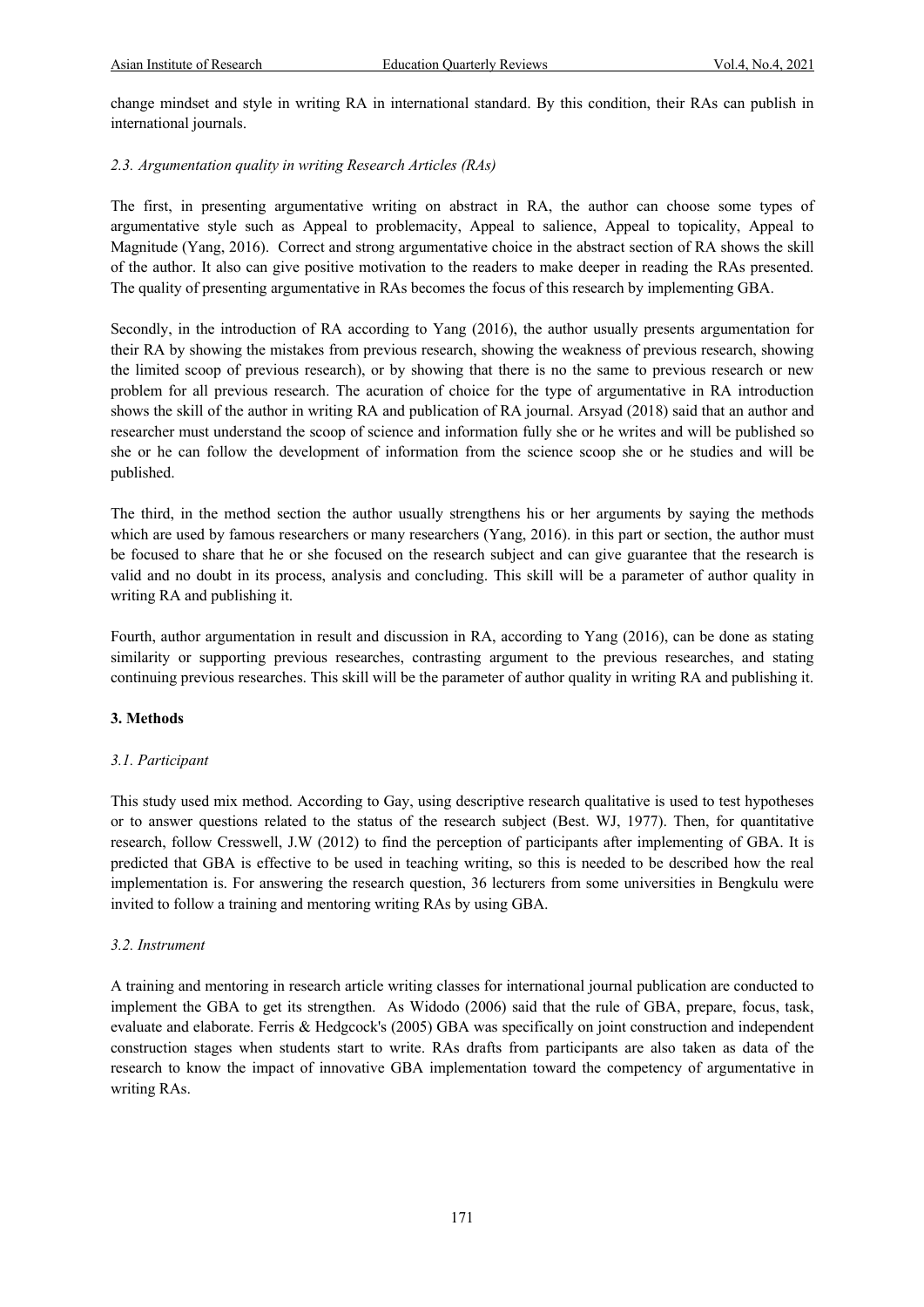### *3.3. Data Analysis procedures*

The data of implementation innovative GBA in RA writing class is analysed by trimming and displaying from preparation, main activity and evaluation. Then, the data of the impact of innovative GBA toward participants are analyzed by using Paired two tailed test with SPSS (Statistical Package for Social Science). For data of participants RAs draft after following this GBA class is analysed by content analysis based on the type of argumentation for each move and steps of RAs as recommended by Yang (2016).

# **4. Finding and Discussion**

# *4.1. Finding*

# 4.1.1. The implementation of GBA to improve argumentative skill in writing RA

The activity of training and mentoring writing RAs by using GBA to improve argumentative skills can be described from prepare, focus, task, evaluate and elaborate.

| <b>Learning Activity</b>                  | <b>Focus</b>                         | <b>Target</b>   | <b>Lesson Material</b>                             |  |
|-------------------------------------------|--------------------------------------|-----------------|----------------------------------------------------|--|
| Preparing: Opening and                    | Motivation &                         | Preparing       | Data of research                                   |  |
| Orientation of Learning                   | <b>Building Self-</b>                | fresh authors   | publication in                                     |  |
|                                           | awareness as                         | to build up     | Indonesia and                                      |  |
|                                           | academician or                       | themselves to   | compared with other                                |  |
|                                           | lecturers related                    | be a good       | countries.                                         |  |
|                                           | to Nation &                          | authors         | The government policy                              |  |
|                                           | community                            |                 | about publication.                                 |  |
|                                           |                                      |                 | The impact of                                      |  |
|                                           |                                      |                 | publications on social                             |  |
|                                           |                                      |                 | life.                                              |  |
| Main activity:                            | Focusing on the                      |                 | Kind of RAs                                        |  |
| Focusing: Giving                          | goal of Learning                     | Understanding   | RA rhetorical and its                              |  |
| concepts, form,                           | how to write                         | the Goal of     | sections, moves and steps.                         |  |
| principles, and                           | RAs                                  | writing RA      | How to write argumentative                         |  |
| strategies for                            |                                      | and             | and persuasive text to                             |  |
| writing RA.                               |                                      | implementing    | strength RAs.                                      |  |
| Modeling and                              |                                      | to each part of |                                                    |  |
| Discussing each                           |                                      | RA (sections,   |                                                    |  |
| item of RA<br>✓                           |                                      | Moves and       |                                                    |  |
| Practicing to write<br>RA based the model |                                      | steps)          |                                                    |  |
|                                           |                                      |                 |                                                    |  |
| is given.<br>Evaluation:                  | Author                               | ✓               |                                                    |  |
|                                           |                                      | Trained<br>RAs  | How to struggle in                                 |  |
| Giving the task to                        | independent and<br>self-confident in | author          | publishing our RAs to<br>International Journal.    |  |
| independently writing                     |                                      | Continui<br>✓   |                                                    |  |
| part of RAs<br>Revising incomplete or     | writing RAs                          |                 | The history of famous<br>authors from rejecting to |  |
| not suitable parts of RAs                 |                                      | ng<br>elaborati | other accepting journal.                           |  |
| Helping to send RAs                       |                                      | on of           |                                                    |  |
| draft to international                    |                                      | writing         |                                                    |  |
| Journal                                   |                                      | RAs             |                                                    |  |
|                                           |                                      | activities.     |                                                    |  |

From table 1 above, it can be seen that in teaching and learning writing RAs by using GBA has three core of learning and teaching activities, they were the first, preparing with opening and Orientation of Learning; the second was main activity with giving concepts, form, principles, and strategies for writing RA, discussing each item of RA, Practicing to write RA based the model is given; the third was evaluation with activities such as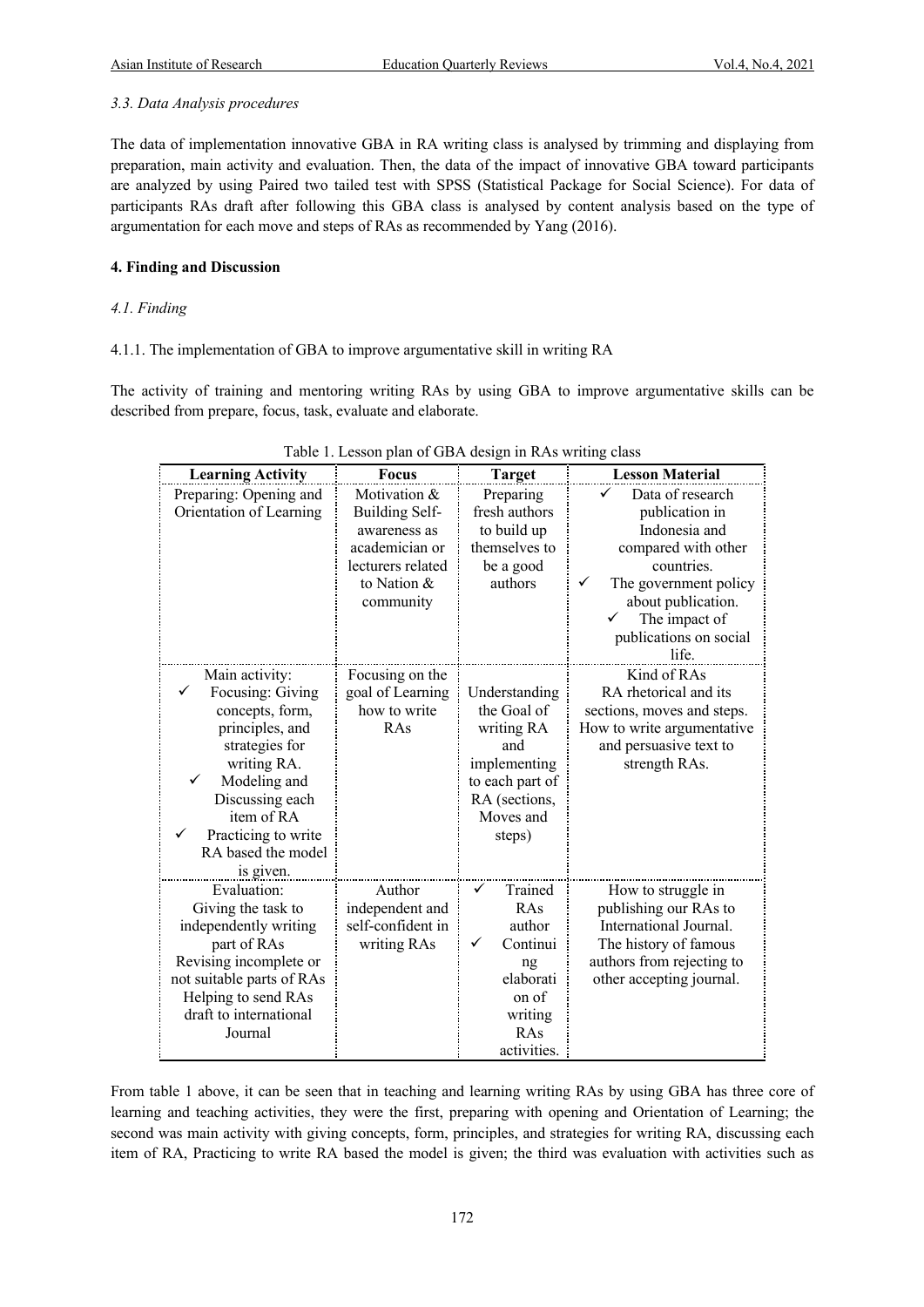giving the task to independently writing part of RAs, revising incomplete or not suitable part of RAs and helping to send RAs draft to international Journal

4.1.2. The skill of writing argumentation in the abstract section of RA

After analysing the draft of RAs from the social and humanity author, it can be presented as in the table below: Table 2: Argumentation style of social and humanity authors after following GBA writing class

| NO <sub>1</sub> | <b>Argumentation type in Abstract</b> | <b>Frequency</b> | Percentage |
|-----------------|---------------------------------------|------------------|------------|
|                 | Appeal to problemacity                | 21               | 58%        |
|                 | Appeal to salience                    | O                | 17%        |
|                 | Appeal to topicality                  |                  | 14%        |
|                 | Appeal to Magnitude                   |                  | 11%        |
| Total           |                                       | 36               | 100%       |

From table 2 above, it can be seen that type of argumentation from social and humanity author such as appeal to problemacity 21 (58%), appeal to salience 6 (20%). for appeal to topicality is 5 (14%). The last, for appeal to magnitude is 4 (11%).

More than a half of them write an argument in abstract by saying problem such as in RA extract below:

# **Extract 1:**

(S-1) Group counseling as a guidance and counseling service does not have a standard instrument yet in assessing its activities. (S-2) This study was designed to develop a group counseling assessment instrument. (S-3) Specifically, this study conducted content validity, empirical validity, and internal reliability of group counseling assessment instruments.

From the sample of abstract which is used argumentation appeal to salience problemacity type above, it can be seen that the author able to show that this work is important to be read because there is a serious problem must be solved by findings in her or his work. The author gave argumentation that there is no a strong guidance with the best standard in conducting counseling, the work in the RA tries to present the model of counseling assessment instrument.

The other participant also used appeal to salience to make strong their RA abstract. By this type of argumentation in writing RA abstract, they try to provoke the readers to read their RA because it is important to be known. It is such as in the extract of the abstract below :

#### **Extract 2:**

(S-1) The phenomena of bullying at schools have occurred very often. (S-2) Although there have been many studies conducted, those studies have not yet been well-balanced compared to the continuous presence of various bullying cases at schools from time to time up to the present.

From extract 2 above, it can be seen that the author tried to make strong his abstract by showing salience. The author wrote that the study on willingness to communicate on low willingness to communicate focusing factors on learners with high English ability is needed.

The others author also choose argumentation by appealing to topicality where they try to persuade the readers by statement that the works in important and up to date issue. The argument from the author by appealing to topicality as example in extract below: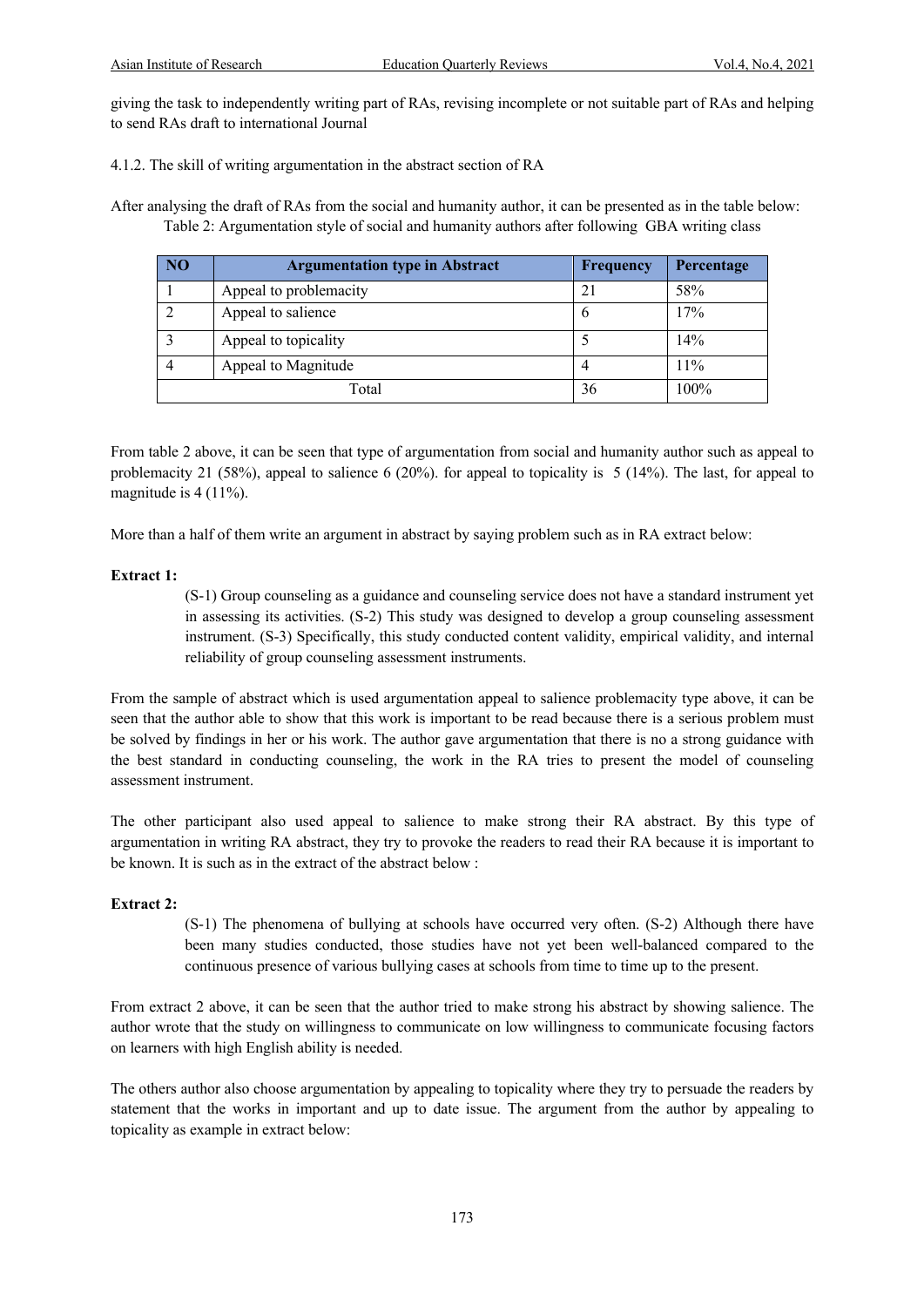#### **Extract 3:**

(S-1) English Learning and Teaching (ELT) in Vocational School has crucial function to help students for competition in working on the competition in international scoop. (S-2) So many people in vocational field try to find the best result of research in teaching for vocational school students.

From extract 3 above, it can be seen that after training and mentoring the author can apply to write argumentation in their RAs by appealing to topicality. It is written that study about ELT in vocational school is hot topic. Many researchers conducted this study to find the best way of ELT in vocational school, such as in a sentence

Appealing to magnitude is also used by authors to make a strong position for their abstract, for more data it can be seen to the extract of RA from the author as follow :

#### **Extract 4:**

(S-1) Mathematics is a compulsory subject in all of Indonesian high school. Problem solving ability is a competency that must be possessed in learning mathematics.

From the abstract in extract 4 above, it can be seen that the author makes a stronger position of the abstract by saying that the topic of his or her work is being discussed by people in the world. Thus, this work is important to be read.

4.1.3. Argumentation in Introduction of RA section

After following the training and mentoring the author from social and humanity field show the quality of argumentative in writing section of introduction in RA. It is more argumentative in introduction's move and steps. The argument is more clear in move 2 or in part of establishing a niche in RA's introduction. The authors show their competence in argumentation by showing the mistakes from previous research, the weakness of previous research, the limited scope of previous research, or by showing that there is no the same to previous research or new problem for all previous research.

By content analysis toward the RAs draft from the authors, the type of argumentation for each part of introduction which is used by authors can be identified as table 3 below:

| N <sub>O</sub> | <b>Argumentation style in Introduction</b>                                                          | Frequency | Percentage |
|----------------|-----------------------------------------------------------------------------------------------------|-----------|------------|
|                | showing that there is no the same to previous<br>research or new problem for all previous research. | 18        | 50%        |
|                | Showing the weakness of previous research                                                           | 11        | 31%        |
|                | Showing the limited scoop of previous research                                                      |           | 19%        |
|                | Showing the mistakes from previous research                                                         |           | $0\%$      |
| Total          |                                                                                                     | 36        | 100%       |

Table 3: Author argumentation in RA Introduction section after following RA writing training and mentoring

From table 3 above, it can be seen that the author can write argumentation for their introduction of RAs by showing unique research or no same research before is 18 (50%); Showing weakness in previous research is 11 (31%): then for 7 (19%) is showing the lack of previous research; Showing mistake for previous research is  $0\%$ . from this finding, it can be resumed that stating unique research topic I dominant used by the authors. It can be seen clearly ss example below: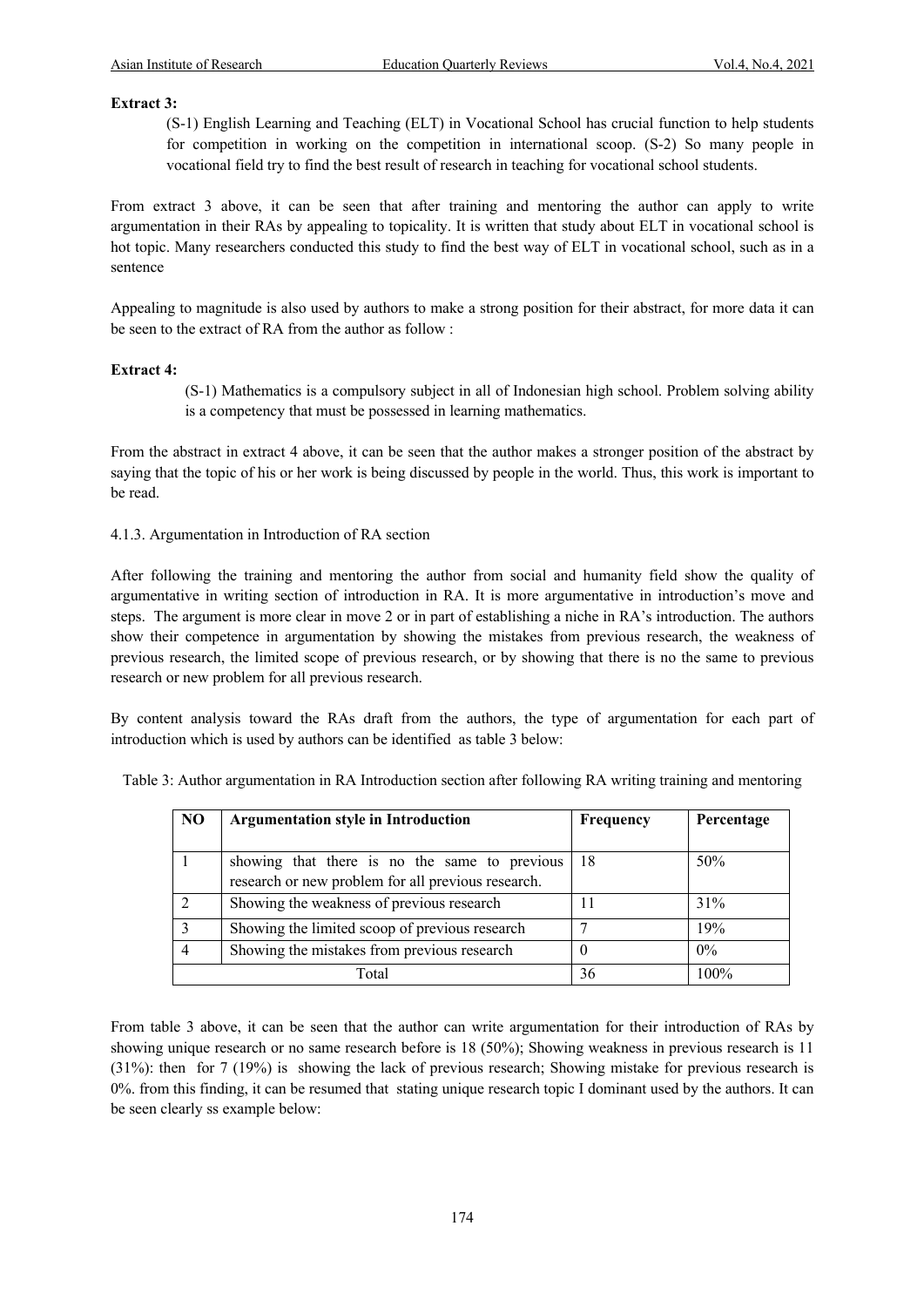#### **Extract 5:**

(S-1) Looking at a number of the research results as presented above, there has not been explicitly found how the roles of family and religious teachings can significantly prevent bullying at schools. (S-2) Although there is a study undertaken by Calik, et al. (2018) vis-a-vis the need of parental role, this study has not yet explicitly accounted for what parents must do in preventing bullying at schools.

From example of the introduction in extract 5 above, it can be seen that authors' argument in introduction by showing there is no similarity with the previous research. The argumentation can be seen in sentence (S-1) which explains that there are no researches as the authors present in the RA. The author can build trust from readers by making sure that although there are many researches about bullying but preventive effort for it is not clear. This argumentation such as is in second sentences (S-2)

The other style of making argumentation is by stating weaknesses from previous research as extract 6 below:

#### **Extract 6:**

(S-1) Although there is a study undertaken by Calik, et al. (2018) vis-a-vis the need of parental role, this study has not yet explicitly accounted for what parents must do in preventing bullying at schools.

In extract 6 above, it is seen the way of the author to present previous researches in sentence 1 (S1) and the author try to evaluate by showing weakness of the research in same sentence. The author makes stronger his or her RA by presenting the weaknesses previous researches compared with the present research.

Argumentation by showing lack or limited scoop of previous research is also used by authors after following the training and mentoring. The way of presenting showing lack or limited scoop as sample below:

#### **Extract 7:**

(S-1) However, not many studies have been conducted on writing the method section of research articles in English, in particular the study related to students' difficulties in writing the method section. (S-2) Most studies deals with the structure of the method section (Lim, 2006; Bruce, 2008; Peacock, 2011; Kafes, 2016; Pramoolsook, Li and Wang, 2015; Zang and Wanaruk, 2016). (S-3) In addition, some studies deal with the use of themes and grammatical subjects in the method section of research articles (Martinez, 2003; Ebrahimi, 2016; Ebrahimi and Heng, 2018). (S-4) Inadequate attention to the method section may due to the misunderstanding that writing up this section is often considered as an easy and straightforward activity/task (Pramoolsook, Li and Wang, 2015).

(S-5) To address the gap in previous research, we conducted a study to investigate the difficulties of ELT undergraduate students in writing the method section of research articles in English.

Example in extract 7 above shows that author presents the argument by presenting lack of information in the field of his or her research. The argument such as in sentence 1 (S-1) that not many studies have been conducted on writing the method section of research articles in English, in particular the study related to students' difficulties in writing the method section. In sentences 2 to sentence 4 (S-2 to S-4) the author also presents some researches result with their weakness and the author claimed that the researches needed to be add from data or information or they are needed more continue researches. Then in sentence 5 (S-5) the author shows that his research is very important to fulfill the gap from previous researches.

4.1.4. The quality of argumentation in writing Result and Discussion

Argumentation for presenting in RA result and discussion part. The analysis as table below: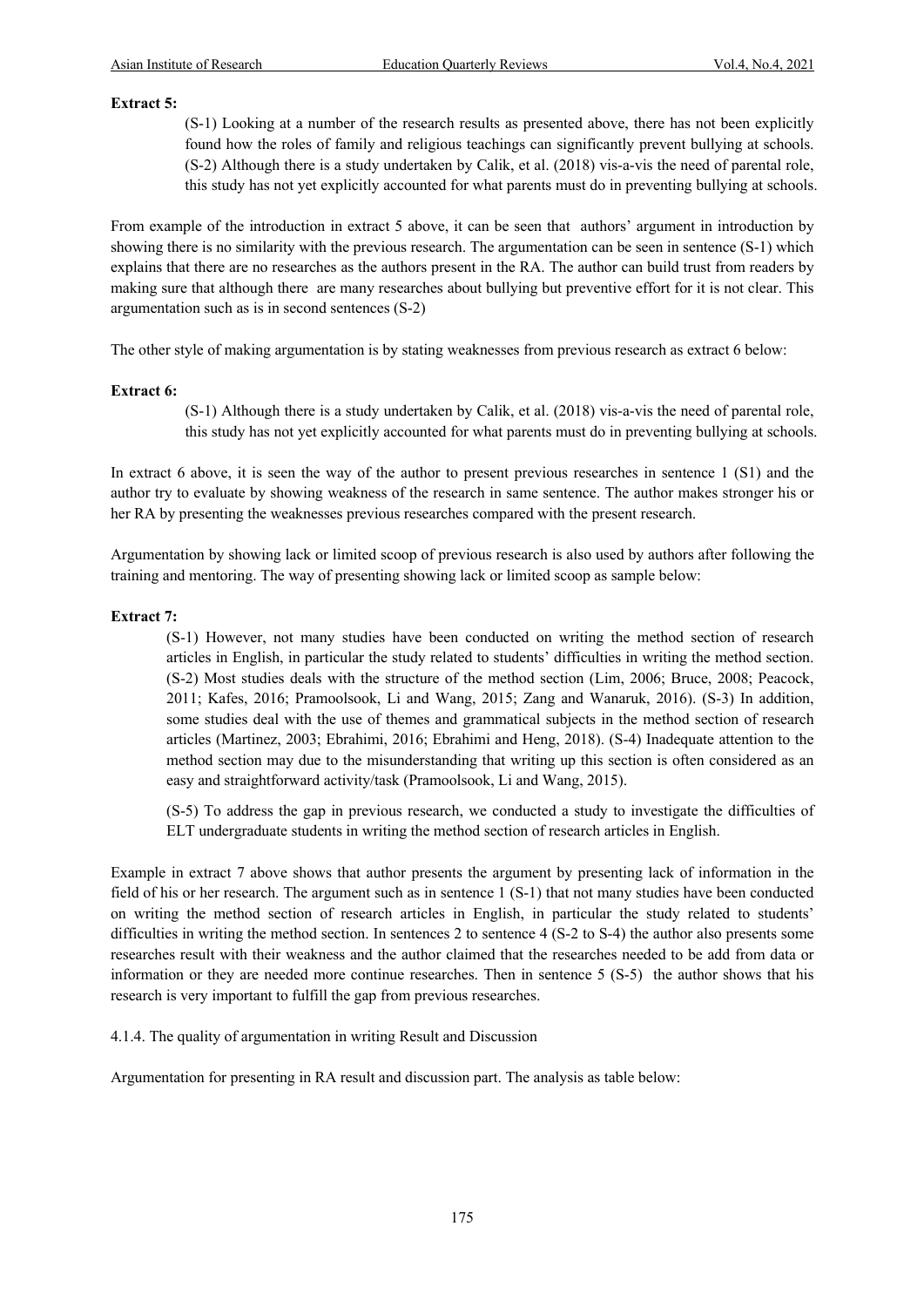Table 4. The style of argumentative from the author in result and discussion after following training and mentoring by GBA

| NO | Authors Argumentation type in Result & Discussion    | Frequency | Percentage |
|----|------------------------------------------------------|-----------|------------|
|    | stating similarity or supporting previous researches | 20        | 56%        |
|    | contrasting arguments                                | 10        | 28%        |
|    | stating continuing previous researches               |           | 17%        |
|    | Total                                                | 36        | $100\%$    |

From table above it can be described that the argumentation quality of author after following training and mentoring in part result and discussion satiating similarity or supporting previous researches is 20 authors (56%). Argumentation by contrasting arguments as much as 10 (28%). then argumentation by stating continuing previous researches is 6 (17%). Similarity or supporting strategy is dominant as example below:

#### **Extract 8:**

(S-1) The findings of this study are in line with the studies conducted by Erdogdu (2016) and Yanez, et.al. (2018). (S-2) However, both Erdogdu and Yanez still place the role of parents or family in terms of children's bullying prevention in a small portion. (S-3) In their studies, family or parents do have a contribution in preventing children from bullying at schools, but their role is considered not yet dominant. (S-4) The findings of this study reaffirm that family or parents are the main pillars in preventing children from bullying at schools.

From extract 8 of the result and discussion section above, it can be described that the author makes stronger the RA by stating similarities or supporting previous research. The author stated that his research has similarities with research findings from Erdogdu (2016) and Yanez, et.al. (2018). The statement can be found in sentence 1 (S-1). The author also explains that his research emphasizes completing previous research as in sentences 1 to 4 (S-2 to S-4).

The others author about 20% choose making argumentation by stating contrasting and stating that their researches are different with the previous study. This style is by contrasting. This can be seen in the following example:

#### **Extract 9:**

[P-1] Introduction of solar lighting units in rural communities has helped children to study even after dark. More than 50,000 children in India are attending Barefoot Night Schools after sunset (as they work at home and herd livestock during the day). The very belief that educational qualification is not a barrier for picking up practical skills, and serving communities makes

[P-2] The illiterate men and women irrespective of their age are being trained to work as school teachers, doctors, midwives, dentists, health workers, solar engineers, water drillers, hand pump mechanics, architects, artisans, designers, masons, communicators, water testers, phone operators, blacksmiths, carpenters, computer instructors and accountants.

[P-3] As of May 2010, 480 people have been trained as Barefoot Solar Engineers (BSEs), of whom 230 are women. These BSEs have fabricated, installed, repaired and maintained nearly 16,000 fixed solar units and 9,762 solar lanterns across 16 states of India and 20 of the least developed countries like Afghanistan, Bhutan, Kenya and Cameroon

Example of RA result or finding in extract 9 shows that the author makes strong the position of result and discussion of his RA by contrasting to previous study as in sentences (P-1 to P-3]. the author presents something new which is not researched before or it is missed from previous discussion. 17% author after following the training and mentoring by using GBA shows the quality of argument by continuing previous researches. It can be seen in extract 10 below: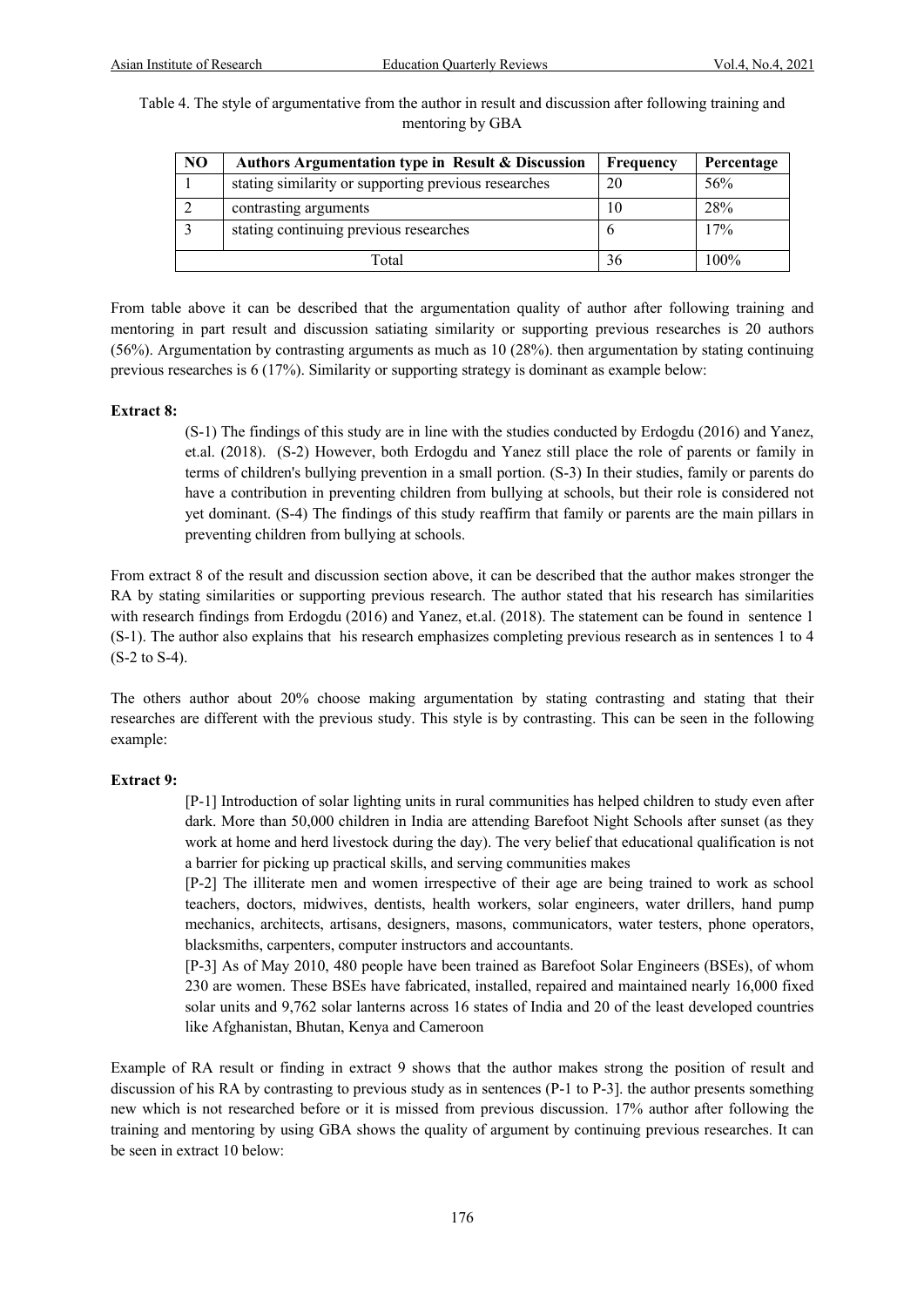# **Extract 10:**

[P-1] That this research was carried out to provide assistance in learning whether the challenges carried out by students in working on the test questions on the questions given, in the opinion of Chaudrey (1990), time is an important element, a reader needs time in the discussion of ideas. It is time to move on, and revisions must be part of the process. Regarding the deadline and performance of examinees, Elliot and Marquart (2004) have conducted research. The aim of their study was to examine the effect of extended time during testing on the performance.

[P-2] Inspired by Elliot and Marquart, this research was conducted. This research, carried out at Kaur 03 High School, used 2 different classes randomly selected from class 11. The class taken as research material was 11th grade which will be the subject of this study. They were asked to read types of narrative text readings based on certain topics. Under various test conditions, the standard time limit (90 minutes) and also under the extended time limit (120 minutes).

From example of argument from author after following training and mentoring on part of result or finding above, the author present the argument by showing similarity or continuing previous research in paragraph 2 [P-2] and related to some previous researches such is paragraph 1 [P-1]. The author stated that her research is inspired by previous research which was done by Elliot and Maquat (2004).

#### *4.2. Discussion*

4.2.1. Implementation GBA in training and mentoring to RA writing class

The first, the steps of implementation genre Based Approach (GBA) in training and mentoring class for writing Research Articles (RAs) in this research are planning, practicing and evaluating of class activity. In planning activity GBA provided such as; 1) preparing with opening and Orientation of Learning; 2) giving concepts, form, principles, and strategies for writing RA, discussing each item of RA, Practicing to write RA based the model is given; 3) evaluating with activities such as giving task to independently writing part of RAs, revising incomplete or not suitable part of RAs and helping to send RAs draft to international Journal. The finding is in line with the concept of GBA implantation from Widodo (2006) said that the rule of GBA is to prepare, focus, task, evaluate and elaborate. Then, Hyland (2000); Almacioglu, et al (2018) and Arono & Safnil (2019) also said that GBA was specifically on joint construction and independent construction stages when students start to write.

Secondly, in practicing of learning and teaching writing RAs by using genre based approach it starting from explaining concepts and focusing on the goal of writing RAs, then discussing part of RAs consisting of moves and steps, and then practicing to write RAs together and revising the RAs. These steps are in line with Widodo (2006); Hyland (2000); Batubara (2013); Mazdayazna & Rashidi (2016); and Cartens, A (2009) that they concluded for steps of genre based approach starting from giving concept (focus), example (modelling), ways (trying) and practice it (together and independently).

Thirdly, to evaluate the achievement of students or participants the instructor or teacher use the standard of RAs rhetorical from (Swalles, 2009). The evaluation to products of GBA training or teaching based, the teacher looked to the moves and steps of RAs such as abstract, introduction, methods, result and discussion, and conclusion and recommendation with all of their steps. This way of evaluation is in line with Adnan, Z. (2014); Swales & Feak (2009); Ariyansfar, et all (2020); Changpueng, P (2013) and Safnil (2018) they discussed that evaluation of writing text must back to the rhetorical of the text.

4.2.2. Author Argumentation skill in writing Research Article (RA) abstract

The finding of the research shows that in inviting the readers, the author has strategy to provoke the readers in order to read the RA. Each section of the RA has different ways. Yang (2016) said that in writing argumentative abstract, there are four style such as; appeal to salience, appeal to magnitude, appeal to topicality and appeal to problemacity. The position of the argumentation for abstract is in move 1 or it is called introduction.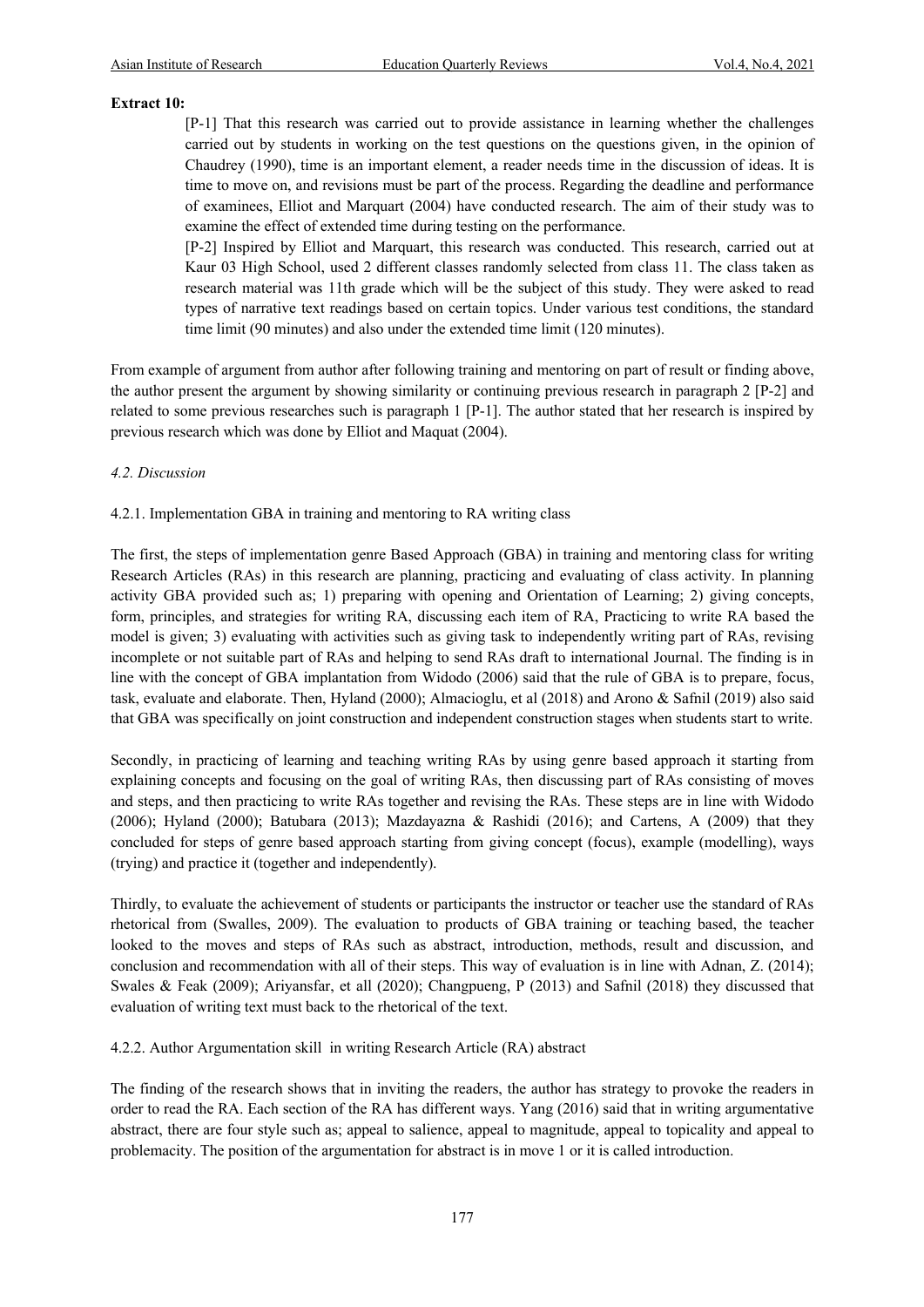The using GBA in training and mentoring to write RA is effective in improving skill of writing RA to be published in international journals. Argumentation in abstract is very crucial because by finding abstract, the reader will decide to continue for reading or leave the RA (Arsyad, 2019). More over. Arsyad (2019) stated that it is right that the type of RA text is more argumentative although Indonesian authors tend to leave from debating and arguing. It is same with Van Maanen (1989) that for building trust for others in writing for him, "*We try to persuade others by 'presenting a coherent point of view told with grace, wit, and felicity."* 

*The skill of authors after following the training and mentoring to write RA argumentatively in abstract is appeal* to problemacity is 21%, appeal to salience is 17%, appeal to topicality is 14%, and appeal to magnitude is 11%. Thus, appeal to problemacity is dominant style to make strong RA abstract. This finding is supported the previous study from Yang (2016).

*From the discussion above, it can be resumed that the skill of making argumentation in abstract is very important to make sure that the RA can be suitable to be published in journal international.* 

# 4.2.3. Author argumentation skill in RA introduction section

In introduction, the author presents his or her skill of argumentation by showing the mistakes from previous research, the weakness of previous research, the limited scoop of previous research, or showing that there is no the same to previous research or new problem for all previous research. This finding is supported previous researches from Rashidi & Mazdayazna (2016) which had found that by using GBA learning of writing activity can improve needed aspects for best quality of writing. Te quality of argumentative introduction from author in training and mentoring as suggested by Yang (2016).

4.2.4. Author Argumentation skill in RA finding and discussion section

The authors after following training and mentoring had skill to make argumentaion in finding and research such as stating similarity or supporting previous reseaches; Argumentation by contrasting arguments; and argumentation by stating continuing previous researches. Dominant from them is giving argument by presenting similarity or supporting strategy. The research finding is in line with (Widodo, 2006; Pudji A, 2013) they concluded that by GBA is sutable method in writing class. In line with Hyland (2003); Rose, D & Marthin (2012); Samsudin Z & Arif (2018) and Wardhana (2020)

Arsyad (2019) also say that in writing RAs international must be argumentative so can show the novelty for the konowledge developement. Argumentation skill from the author in this research is clear and the author have changed their style in writing RA from shopping list withour crtitics and corection to the previous researches to the critics and debating to the other authors. This is as study from Adnan (2014), he found that Indonesian authors do not want to show critics and debate to the other authors because according to them, it can caused bad relation among the authors.

#### **5. Conclusion and Recommendation**

### *5.1. Conclusion*

The first, in GBA implementation for RA writing training and mentoring to improve argumentative skill is conducted by steps; focusing to write RA argumentatively, modelling in section and move argumentation type and style, practicing write together and practicing individually in giving argumentation to all of RAs section and moves.

Secondly, the skill of writing abstract of RA after following the training and mentoring can be reported as appeal to problemacity is 21%, appeal to salience is 17%, appeal to topicality is 14%, and appeal to magnitude is 11%. Thus, appeal to problemacity is dominant style to make strong RA abstract. It can be stated that GBA is effective to share the argumentative skill in writing RA to social and humanity authors.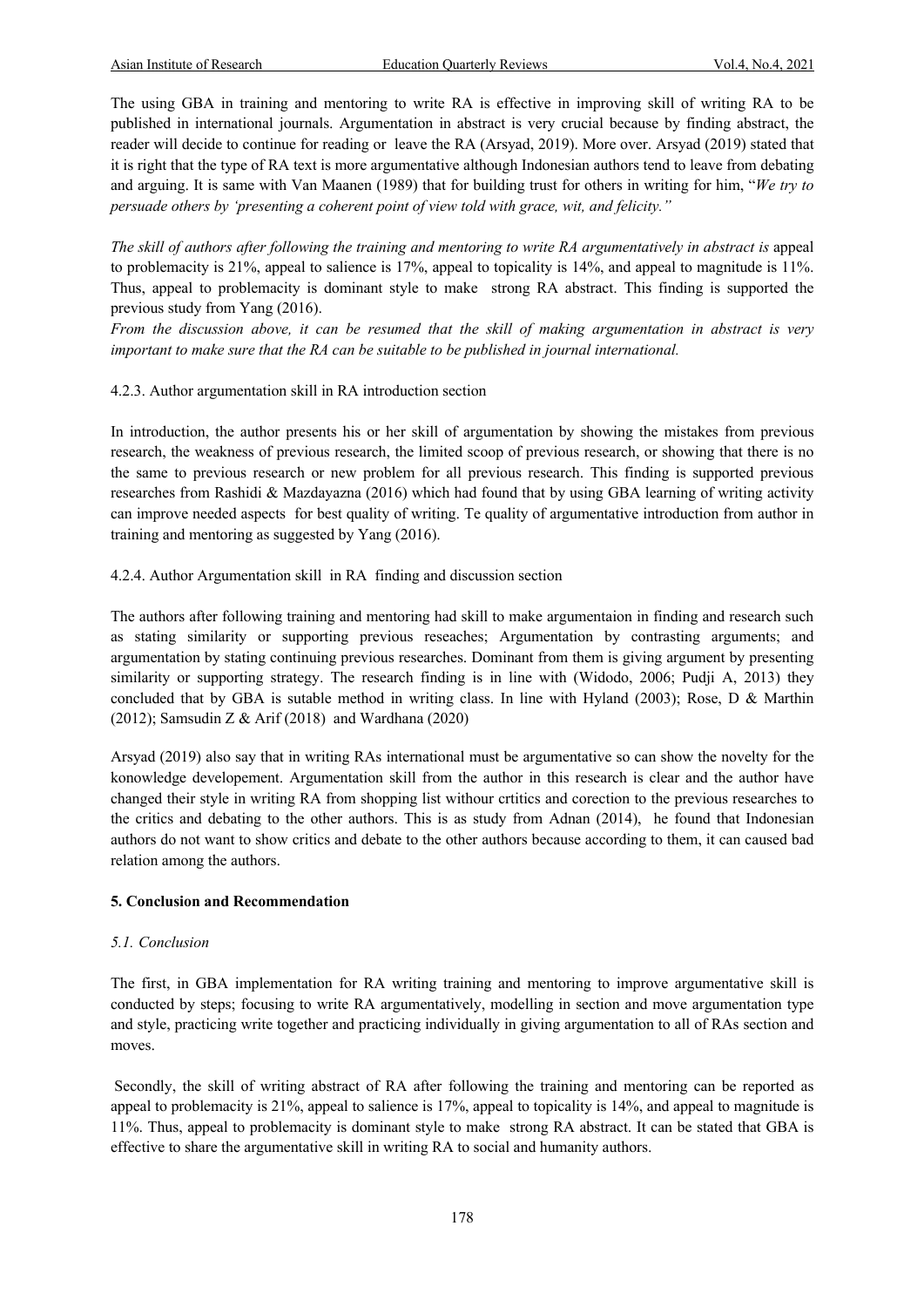The third, the skill of writing introduction of RA after following the training and mentoring can be concluded as follow: showing unique work (no the same to previous research or new problem in research is 50%, showing the weakness from previous researches 31%, showing the limited scoop from previous researches is 19%, showing the mistakes from previous researches is 0%. Thus, argument in introduction by type showing unique work (no the same to previous research or new problem in research is dominant style to make strong RA introduction. Then, no author or researcher of social and humanity in this study brave to choose showing the mistakes from previous researches in making argumentation for their introduction of RA. So, It can be stated that GBA is effective to share the argumentative skill in writing RA to social and humanity authors.

Fourth, the skill of writing finding and discussion of RA after following the training and mentoring can be concluded as follow: stating similarity or supporting previous researches is 56%; contrasting argument to previous researches is 28%; stating to continue previous researches is 17%. So, in this research, the type of argumentation with stating similarity or supporting previous researches is dominantly used by the authors. Then, the stressing point of the research that GBA is effective to share the argumentative skill in writing RA to social and humanity authors.

#### *5.2. Recommendation*

The first, for the authors who want to upgrade the competence of writing RA can take this research finding as references especially about argumentation for each move and steps of RA. Secondly, for teachers and lecturers or instructors of training for writing classes can choose GBA as method to make focused, simple and applicable learning and teaching for writing especially writing RA. Thirdly, for university, college or school can choose and invite the lecturers and teachers to implement GBA method in improving skill of writing for students.

#### **References**

- Adnan, Z. (2014). Prospects of Indonesian research articles (RAs) being considered for publication in center journals: A comparative study of rhetorical patterns of RAs in 22 selected humanities and hard science discipline. In A. Lyda & K. Warchal (Eds.), *Occupying niches: Interculturality, cross-culturality and aculturality in academic research* (pp. 79-99). Heidelberg, NY: Springer. https://doi.org/10.1007/978-3- 319-02526-1.
- Almacıoğlu. G. & Okan, Z. (2018). Genre-Based Approach to Writing Instruction for Students at an English Language and Literature Department. *Eurasian Journal of Applied Linguistics* 4(1), 71–100, DOI: 10.5539/elt.v9n9p45.
- Ariyanfar, Somayye & Rod Mitchell (2020) Teaching Writing Skills through Genre: Applying the Genre-based Approach in Iran, *International Research Journal of Management, IT & Social Sciences*, 7(1), 242-257. https://sloap.org/ journals/index.php/irjmis/
- Arsyad, S. & Adila, D. (2018). Using local style when writing in English: The citing behavior of Indonesian authors in English research article introductions. *Asian Englishes*, 20(2), 170-185.
- Arsyad, Safnil. (2018). Memahami Menulis Abstrak Artikel Jurnal. Jakarta: Halaman Moeka Publishing. \_\_\_\_\_\_\_\_\_ (2020) Masalah dan Solusi Publikasi Jurnal Internasional. Jakarta: Universitas Atmajaya Press.
- Arsyad, S., Bambang K. P., Katharina E.S. & Zifirdaus A. (2019) Factors hindering Indonesian lecturers from publishing articles in reputable international journals, *Journal on English as a Foreing Langue*, 9(1), 42- 70.
- Arono and Safnil Arsyad (2019). The Effect of Genre-Based Mentoring on Rhetorical Quality of Research Article Drafts by Indonesian Lecturers in Social Sciences and Humanities, *International Journal of Instruction*, 12(3), 35-50.
- Batubara, Surya Sagiro (2013) The Implementation of Genre-Based Approach: A Case Study in Teaching a Narrative Texts to Second Grade Junior High School Students, *English Education*, 1(2), 139-160.
- Bhatia, V. K. (2004). *Worlds of written discourse: A genre-based view*. London, England: Continuum. \_\_\_\_\_ (1997) Genre-mixing in academic introductions, *English for Specific Purposes*, 16(3), 181-195.
- Bawarshi, A., & Reiff, M.J. (2010). *Genre: An introduction to history, theory, research, and pedagogy*. West Lafayette, IN: Parlor Press.
- Best, W.J. Metodology Penelitian Pendidikan. Surabaya: Usaha Nasional.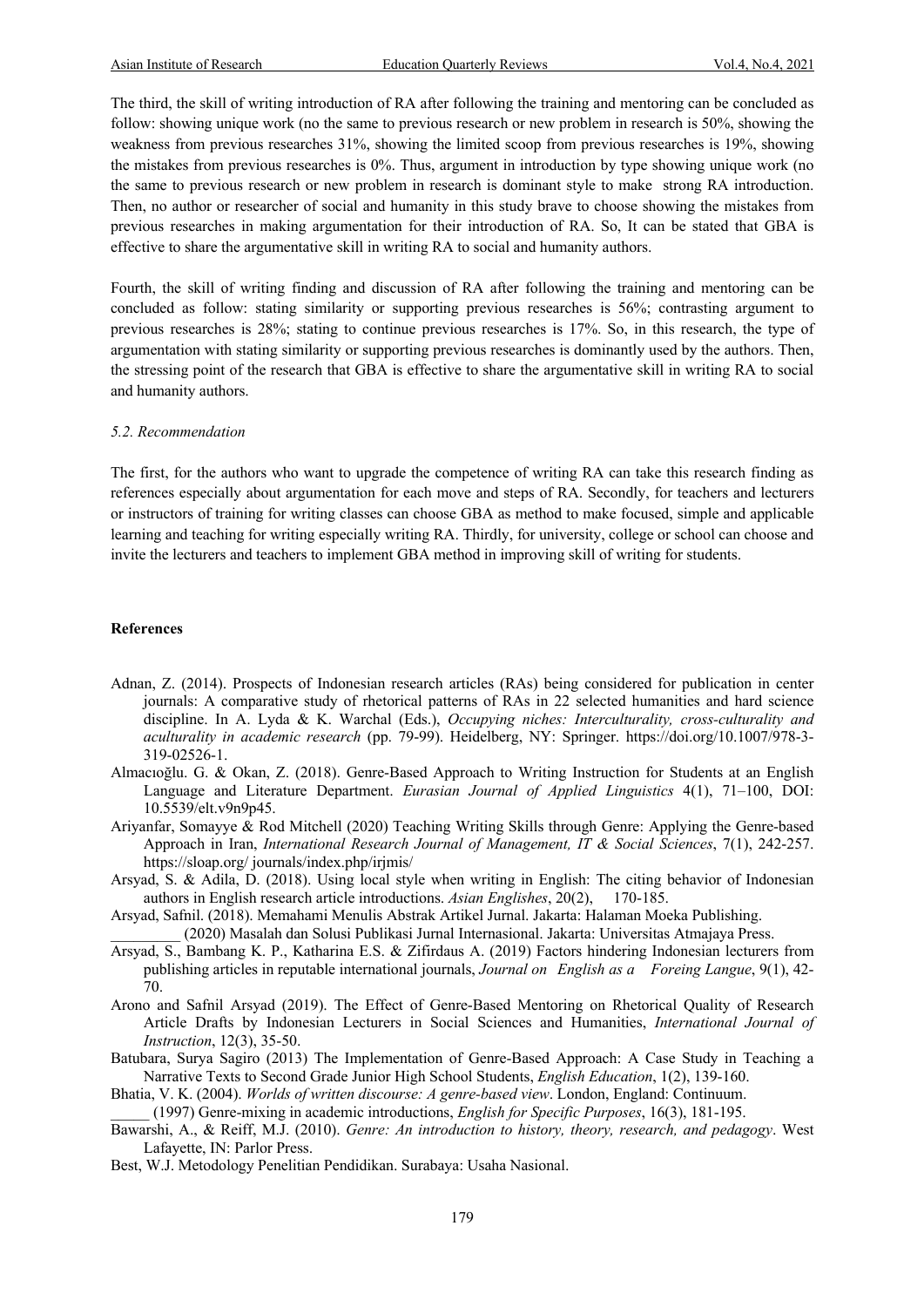- Burgos, E.G. (2017). Use of the genre-based approach to teach expository essays to English pedagogy students. *HOW*, 24(2), 141-159.
- Carstens, A. (2009). *The effectiveness of genre-based approaches in teaching academic writing: Subject-specific versus cross-disciplinary emphases* (Unpublished doctoral dissertation). University of Pretoria, Pretoria, South Africa.
- Changpueng, P. (2013). The Implementation of the Genre-Based Approach in the Teaching of Writing to Engineering Students, *International Journal of Communication and Linguistic Studies*, 10(2):1-15, DOI: 10.18848/2327-7882/CGP/v10i02/43601.Coleman, J. A. (2014) How to Get Published in English: Advice from the Outgoing Editor-in Chief. *System*, 42, 404–411.
- Creswell, J.W. (2012). *Educational Research: Planning, Conducting, and Evaluating Quantitative and Qualitative Research (4th ed.)*. Boston: Pearson Education Inc.
- Correa, Doris and Sandra Echeverri (2016). Using a Systemic Functional Genre-Based Approach to Promote a Situated View of Academic Writing Among EFL Pre-service Teachers, *HOW*, 24(1), 44-62. http://dx.doi.org/10.19183/how.24.1.303.
- Deng, L., Chen, Q., & Zhang, Y. (2014). *Developing Chinese EFL Learners' Generic Competence A Genrebased & Process Genre Approach*, London: Springer. DOI 10.1007/978-3-642-54845-1.
- Dirgeyasa, I. Wy. (2016) Genre-Based Approach: What and How to Teach and to Learn Writing, *English Language Teaching*, 9(9), 45-51. doi: 10.5539/elt.v9n9p45
- Dujsik, D. (2013). A Genre Analysis of Research Article Discussion in Applied Linguistics, *Language Research*, 42(9), 453-477.
- Ferris & Hedgcock ( 2005). Genre Based Intruction, theory and practice. London: Printed Hall.
- Firdaus, L. 2018. The strategy sucess in writing Article for International Journal Publication. General Stadium of Bengekulu University Doctoral program . September. 2018.
- Hyland, Ken (2000). Disciplinary Discourse: Social interaction in academic Writing. London: Longman \_\_\_\_\_\_\_\_ (2007) Genre pedagogy: Language, literacy and L2 writing instruction, *Journal of Second Language Writing*, 16(3), DOI: 10.1016/j.jslw.2007.07.005.
- Kemristekdikti (2016). *Kekuatan 50 institusi ilmiah Indonesia: Profil publikasi ilmiah terindeks Scopus* [The strength of 50 Indonesian universities: Publication profile in Scopus indexed journals]. Jakarta, Indonesia: Direktorat Pengelolaan KekayaanIntelektual, Direktorat Jenderal Penguatan Riset dan Pengembangan Kemristekdikti Indonesia.
- Martin, J. R. (1993). *A contextual theory of language*. In B. Cope, & M. Kalantzis (Eds.), The powers of literacy. A genre approach to teaching writing. London: The Falmer Press.
- Mastura, Dina M. 2020. The effect of Genre Based Approach on Students' Writing Ability of Recount Text. JOALL. Vol. 5. No.1 88-93.
- Mirahayuni, N.K, (2002). Investigating textual structure in native and nonnative English research article: Strategy differences English and Indonesian Writers, Unpublished Disertation, the university of new south Walles, Sydney Australia.
- Nagao, A. (2018). A Genre-Based Approach to Writing Instruction in EFL Classroom Contexts. *English Language Teaching*, 11(5), 130-147. http://doi.org/10.5539/elt.v11n5p130.
- Peacock. Mathew (2011). The structure of the method section in research articles across Eight Disciplines
- Nasihin, A. et al. 2021. The using Innovative Genre Based Approach in training and mentoring for improving Motivation, Knowledge and skill of writing Research Articles Journal. IJAHSS. Vol. 6 Issue 9. September. P. 37-51. 2021.
- Rashidi, Narges & Golnar Mazdayasna (2016) Impact of Genre-based Instruction on Development of Students' Letter Writing Skills: The Case of Students of Textile Engineering. *Research in Applied Linguistics*, 7(2), 55-72.
- Rose, D., & Martin, J. R. (2012). *Learning to write, reading to learn: Genre, knowledge and pedagogy in the Sydney school*. Sheffield, England: Equinox.
- Samsudin, Z. & Arif, M.F.M. ((2018). The Efficacy of the Genre-Based Approach in Teaching Academic Writing, *International Journal of Management and Applied Science*, ISSN: 2394-7926, 4(6), 90-97.
- Suryani, I., D.F. Petra, W. Rodziah & N. Hamidun (2015) Challenges in Research Article Writing among the Southeast Asian Writers, Proceedings of Symposium of International Languages and Knowledge, p. 123- 125, 12th-13th of June 2015 held in Thailand.

file:///C:/Users/asus/Downloads/Challenges\_in\_Research\_Article \_Writing\_ a.pdf

Swalless, John. M (1990). Research Genre: Exploration and Application, Cambridge: Cambridge University Press.

Swalless, John. M & Feak (2009). Rhetorical Research Article for International Journal, Cambridge: Cambridge University Press.

\_\_\_\_\_\_\_\_\_\_ (2004). The Genre Analysis: English in academic and research setting, Cambridge: Cambridge University Press.